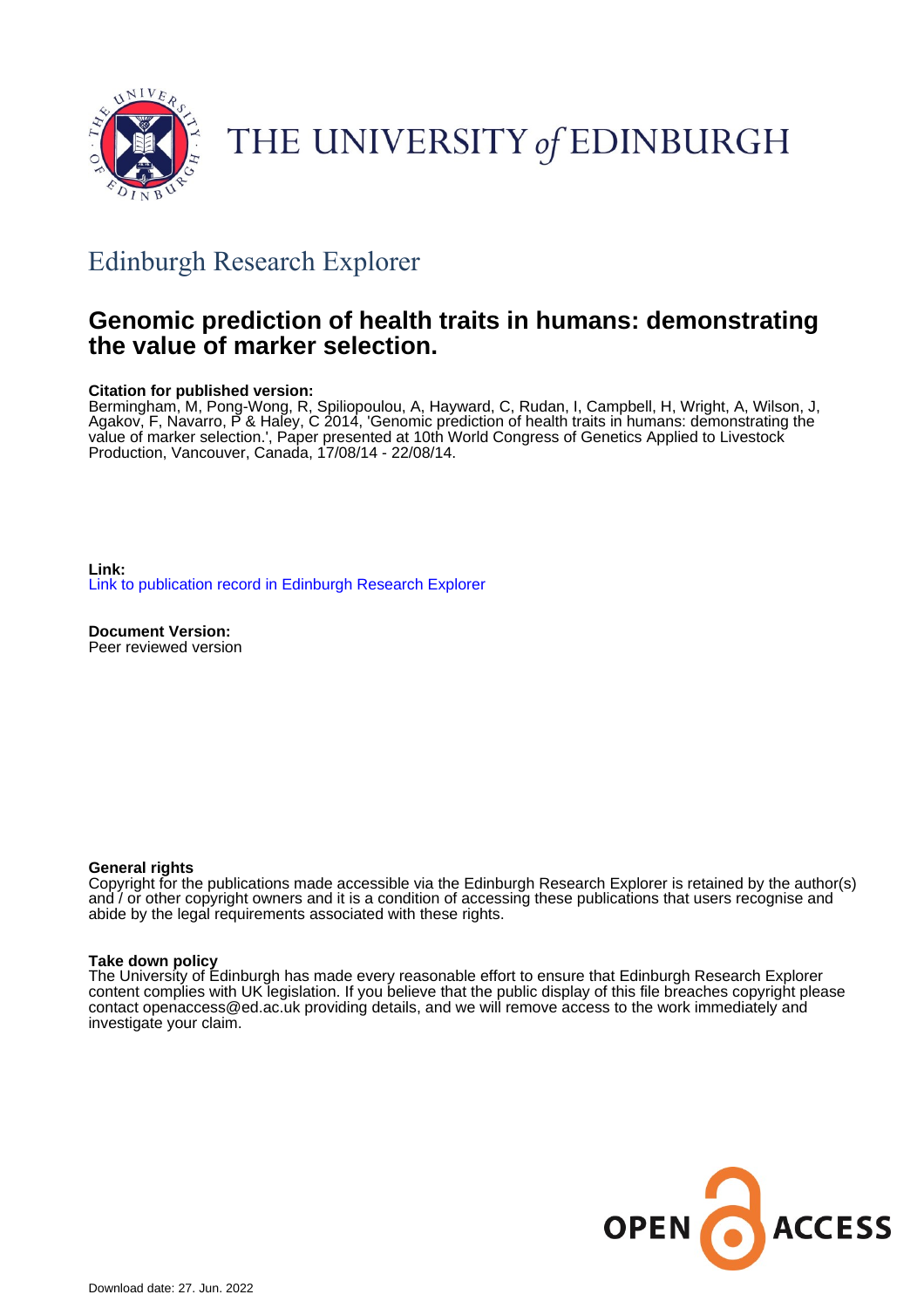#### **Genomic prediction of health traits in humans: demonstrating the value of marker selection.**

#### M.L. Bermingham<sup>1</sup>, R. Pong-Wong<sup>2</sup>, A. Spiliopoulou<sup>1</sup>, C. Hayward<sup>1</sup>, I. Rudan<sup>3</sup>, H. Campbell<sup>3</sup>, A.F. Wright<sup>1</sup>, **J.F. Wilson<sup>3</sup> , F. Agakov<sup>4</sup> , P. Navarro<sup>1</sup> and C.S. Haley1,2**

<sup>1</sup>MRC Human Genetics Unit, MRC Institute of Genetics and Molecular Medicine, University of Edinburgh, <sup>2</sup>The Roslin Institute and Royal (Dick) School of Veterinary Studies, University of Edinburgh, <sup>3</sup>Centre for Population Health Sciences, 4 Pharmatics Limited, UK.

**ABSTRACT:** In this study, we explored prediction of human height, high-density lipoproteins (HDL) and body mass index (BMI) using SNPs within a Croatian (N=2,186) and into a UK population (N=810) in Bayes-C (using Gibbs sampling) and G-BLUP frameworks. Correlation between predicted and observed trait values in 10-fold cross-validation was used to assess prediction accuracy. Using all available 263,357 SNPs, Bayes-C and G-BLUP had similar prediction accuracy across traits within the Croatian data, and for height and BMI when predicting into the UK population. However, Bayes-C outperformed G-BLUP in the prediction of less polygenic HDL into the UK population. Supervised feature selection allowed G-BLUP to achieve equivalent predictive performance to Bayes-C across all three traits with greatly reduced computational effort. Feature selection in the G-BLUP framework therefore provides a flexible and efficient alternative to computationally expensive Bayes-C for traits considered in this study.

Keywords: Phenotype prediction Feature section Bayes-C G-BLUP

#### **Introduction**

In animal breeding the emphasis lies on the prediction of genetic values to facilitate selection of individuals for breeding. In the field of human genetics, on the other hand the focus is on the prediction of phenotypes to optimize population or individual level health interventions (Kemper et al. (2012); de los Campos et al. (2013)). Therefore, one might ask what that can research from human data contribute to improving the efficiency of genomic selection in livestock species? The problem of predicting the genetic value is not dissimilar to predicting disease risk in humans, indeed many recent innovations from genomic prediction in cattle and other livestock species are now finding applications in the study of human genetics (de los Campos et al. (2010)). Animal breeders can likewise gain insights from the field of human genetics.

Complex diseases in man and animals are influenced by multiple genes and environmental factors (Hill et al. (2008)). Genome-wide association studies (GWAS) have identified thousands of SNPs associated with health-

related traits, and thus provide a source of information about useful predictors for these traits (Donnelly (2008)). Making the best use of genotype data from these studies has been a major focus in recent years in the fields of genomic selection and phenotype prediction (Daetwyler et al. (2010); de los Campos et al. (2013); Wray et al. (2013)). In this study, we concentrate on how to increase the efficiency of genomic predictions for complex traits. One important issue is feature selection (i.e. selection of SNPs exhibiting non*-*redundant information) which could reduce model complexity and computational requirements.

The objective of this study was to investigate the effect of supervised feature selection on the performance of two widely used prediction methods: Bayes-C and genomic best linear unbiased prediction (G-BLUP).

#### **Materials and Methods**

In this study the complex traits height, high-density lipoproteins (HDL) and body mass index (BMI) were predicted using genomic markers within Croatian populations and into a UK population from Orkney

**Data.** Measurements of height, BMI and HDL cholesterol were obtained for all study participants. The genotypes in this study were generated using a dense Illumina SNP array. Following quality control, there were 263,357 autosomal SNPs and 2,996 phenotypic records available for inclusion in the analysis, 2186 from Croatia and 810 from the UK population sample from the Orkney Isles.

**Feature selection**. In an attempt to remove redundancy present in the in the genotype data, haplotype blocks were identified with PLINK software (version 1.07; Purcell et al. (2007)). Definition of haplotype blocks was based on the confidence interval method using the Haploview default settings (Gabriel et al., (2002)). All SNPs were partitioned into haplotype subsets. SNPs within a block were then simultaneously fitted as explanatory variables in a linear model where the dependent variable was the phenotype, and conditional trait-specific P-values extracted. The SNPs were ranked based on intra-block conditional association P-value, and the top 100, 500, 1,000, 5,000, 10,000, 50,000, 100,000, 150,000, 200,000, 250,000 markers were selected to generate the densityspecific data sets.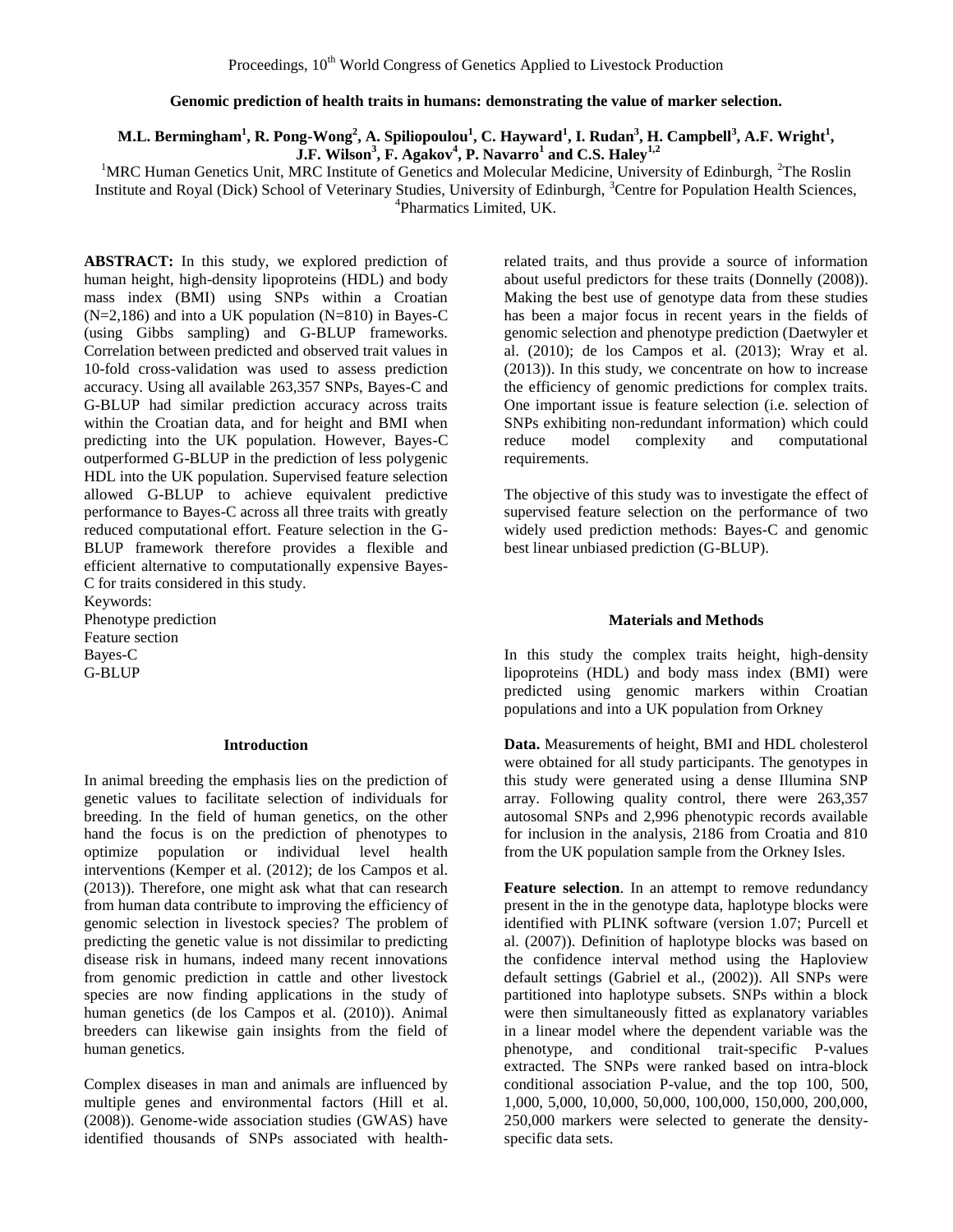**Statistical analyses.** All markers and the different subsets were used to predict genomic values for each trait in Bayes-C and G-BLUP frameworks. Tenfold crossvalidation was used to evaluate model performance. Individuals in the Croatian data were randomly assigned (without replacement) to ten test datasets of roughly equal size (approximately 219 records). The models were trained on the remaining 90% of the Croatian data (approximately 1967 records). Prediction accuracy was calculated as the correlation of estimated genomic values on the observed phenotype of individuals in the test, and replication data. Bayes-C was implemented, under a Bayesian framework using Gibbs sampling in custommade software (Nadaf et al. (2012)) and G-BLUP was implemented in ASReml (Gilmour et al. (2009)).

#### **Results and Discussion**

**Table 1.** Prediction accuracy estimates with 95% confidence intervals from G-BLUP and Bayes-C following 10-fold cross-validation using all 263,357 markers within the Croatian data, and into the Orkney replication data.

| Accuracy(95% confidence interval) |                                |                      |
|-----------------------------------|--------------------------------|----------------------|
|                                   | G-BLUP                         | Bayes-C              |
|                                   | Croatian (test) data           |                      |
| Height                            | $0.24_{(0.20-0.28)}$           | $0.26_{(0.21-0.31)}$ |
| <b>HDL</b>                        | $0.17_{(0.14-0.20)}$           | $0.21_{(0.18-0.24)}$ |
| BMI                               | $0.11_{(0.07-0.15)}$           | $0.12_{(0.08-0.15)}$ |
|                                   | <b>Orkney replication data</b> |                      |
| <b>Height</b>                     | $0.07_{(0.06-0.08)}$           | $0.05_{(0.04-0.06)}$ |
| <b>HDL</b>                        | $0.02_{(0.01-0.02)}$           | $0.14_{(0.10-0.18)}$ |
| BMI                               | $0.08_{(0.07-0.09)}$           | $0.06_{(0.05-0.07)}$ |

Bayes-C and G-BLUP had similar prediction accuracy across all traits within the Croatian data, and for the highly polygenic traits height and BMI when predicting into the Orkney data, when all 263,357 markers were used (Table 1). However, Bayes-C outperformed G-BLUP in the prediction of HDL (which is influenced by fewer quantitative trait loci than BMI and height) into the Orkney data. These findings are in accordance with reports indicating that Bayes-C provides higher prediction accuracies for less polygenic traits, whereas G-BLUP has been reported to be more accurate for highly polygenic traits (Coster et al. (2010); Daetwyler et al. (2010); de los Campos et al. (2013)).

The computational time required for a single training fold analysis in the G-BLUP method was 0.017 days, whereas the computational time requirement of Bayes-C using Gibbs sampling for the analogous analysis was over 3,000 times greater, at 64.11 days. We have used the Gelman-Rubin diagnostic to assess convergence of the sampler (Cowles and Carlin, 1996).

The Bayes-C framework did not provide substantial improvement in prediction accuracy following feature selection, over that observed in the G-BLUP framework However, feature selection allowed G-BLUP to achieve predictive performance that was not significantly less than that of Bayes-C with greatly reduced computational effort (Figure 1A-B). Thus with 10,000 selected SNPs when predicting HDL within Croatia, or with only 100 selected SNPs when predicting within Orkney, the accuracy of G-BLUP was similar to that of the Bayes-C method when the latter was at its best, i.e. when Bayes-C was using all SNPs. This is perhaps because the removal of redundancy at the marker level based on association signals with the phenotype of interest increases the average linkage disequilibrium between markers in the selected subset and quantitative trait. We show that feature selection guided by phenotype association information in the G-BLUP framework therefore provides a flexible and more efficient alternative to computationally time-consuming Bayes-C using the Gibbs sampler for all traits considered in this study.

#### **Conclusion**

Feature selection in the G-BLUP framework provides a flexible and more efficient alternative to computationally expensive Gibbs sampling in Bayes-C for all considered traits in this study. The small effective population size of livestock species means that the application of feature selection may provide even greater improvements in efficiency of genomic predictions for the industry, than observed in this study from human data.

#### **Acknowledgements**

This research was funded by grants from the biotechnology and biological sciences research council (UK) to C.H., Medical Research Council (UK) to A.W., from the Republic of Croatia Ministry of Science, Education and Sports to I.R. (108-1080315-0302), from the Chief Scientist Office of the Scottish Government to J.F.W. (CZB/4/276, CZB/4/438, CZB/4/710), the Royal Society to J.F.W. and the European Union framework program 6 EUROSPAN project to H.C. (contract no. LSHG-CT-2006-018947).